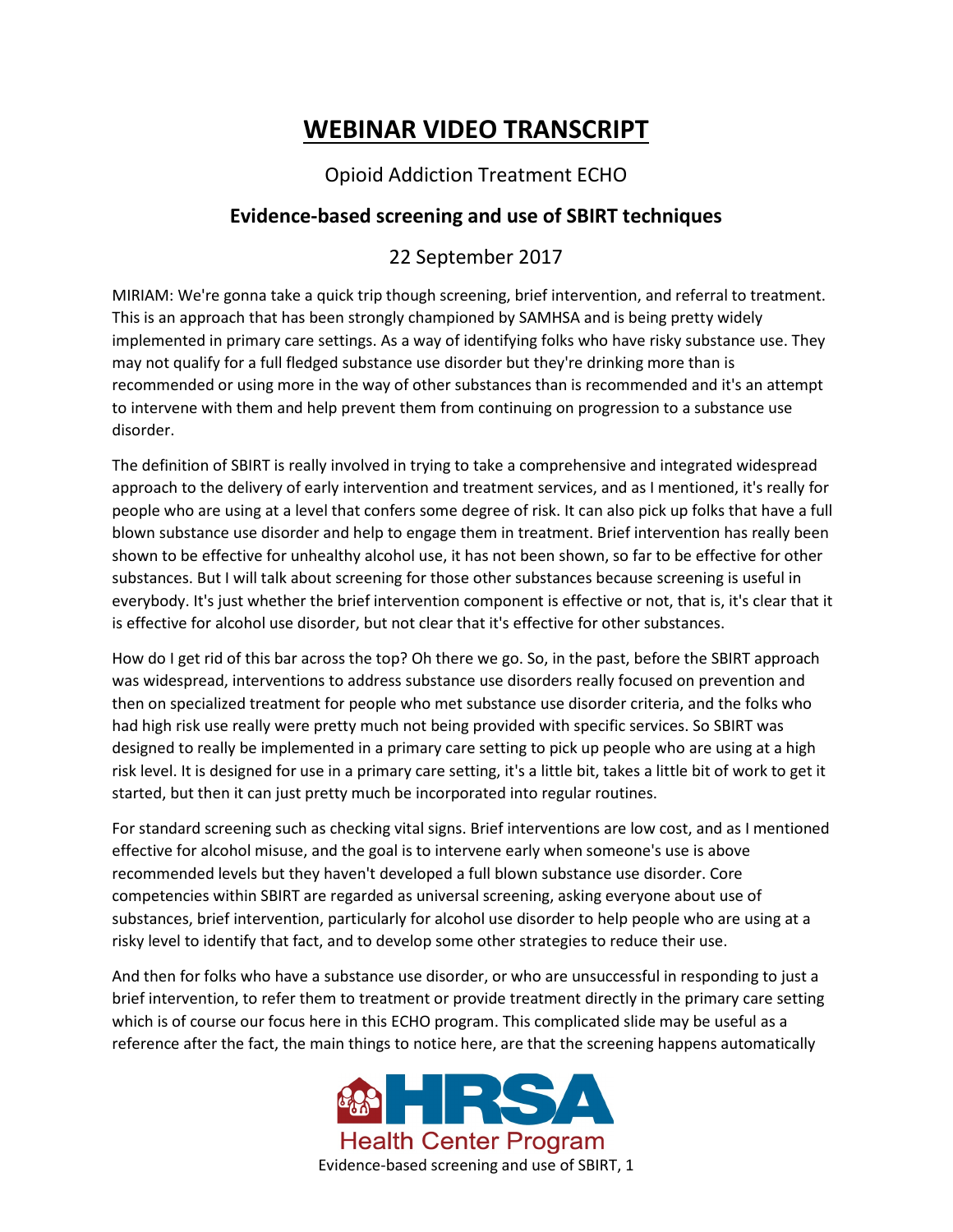with all patients, if there's a negative screen, nothing more needs to happen. If there's a positive screen then the options are to have the patient complete a more extensive screen, to gather more information or go directly to interaction with a clinician. The clinician then needs to assess whether or not, a diagnosis of unhealthy use is in fact present.

So the screening is screening, the actual diagnosis is, still relies on a clinical assessment and then if indeed unhealthy use is present, a brief intervention is provided or if the patient has an actual substance use disorder, then a plan is made to manage to further provide services to that patient. Which can include harm reduction, management of withdrawal or engagement in actual treatment. A lot of sites use a sort of prescreening strategy, short screens that can pick up potential problems and then be followed up with more intensive assessment. In general using SBIRT in a primary care setting, 75% of screens will be negative and about 25 will require further followup overall.

So in thinking about prescreening for alcohol the question that's recommended is simply, do you sometimes drink beer, wine, or other alcoholic beverages? If the answer is no, you're done, you've done the prescreen and you don't need to go on. If it's yes then you move on to the NIAAA single item screener, how many times in the past year have you have five or more drinks in a single day? That's the number for men, for women it's four or more drinks in a single day.

Where did they come up with those? They really came up with those numbers from epidemiologic study showing the amount of drinking that is correlated with adverse physical or behavioral health outcomes in the population. That if someone answers yes to that screener, it is, has strong enough positive predictive value to suggest that you should then go on and do further assessment for unhealthy use. So you might find when you go on and do further assessment you know yes I did that on new years eve, and I don't drink heavily ever otherwise and then maybe you don't need to go further.

On the other hand the further evaluation may tell you that this person is drinking four or more drinks a day on a frequent basis and that they're really drinking at an unhealthy level and need further intervention. So if you get a positive answer to that single item screener, you're then going to go on to assess the frequency and quantity of use on a weekly basis. Or also assess for very heavy occasional use or binging. So for people who you find regularly exceed recommended limits or binge periodically, you're then going to go on to assess whether they have an alcohol use disorder.

So, looking at DSM criteria this would include things as you know such as using more than intended, or more frequently than intended. Unsuccessful attempts to quit or cut back, interference with usual social or professional roles, such as interfering with your ability to carry out your job or be a parent. Presence of withdrawal symptoms, presence of tolerance, et cetera.

Turning now to thinking about assessment for use of other substances, again you can start with a prescreen. So your prescreen might be how many times in the past have you used an illegal drug or used a prescription medication for nonmedical reasons. Such as for the feeling it caused. If the response is never, your screening is done. If the response is positive you're gonna go on to inquire further. And this, screen has been shown to have a sensitivity of 100%, if someone is answering honestly and 74% specificity for a drug use disorder. You can then move on again to either a more extensive screen to assess further their drug use patterns, or you can move directly to clinical assessment. A clinical

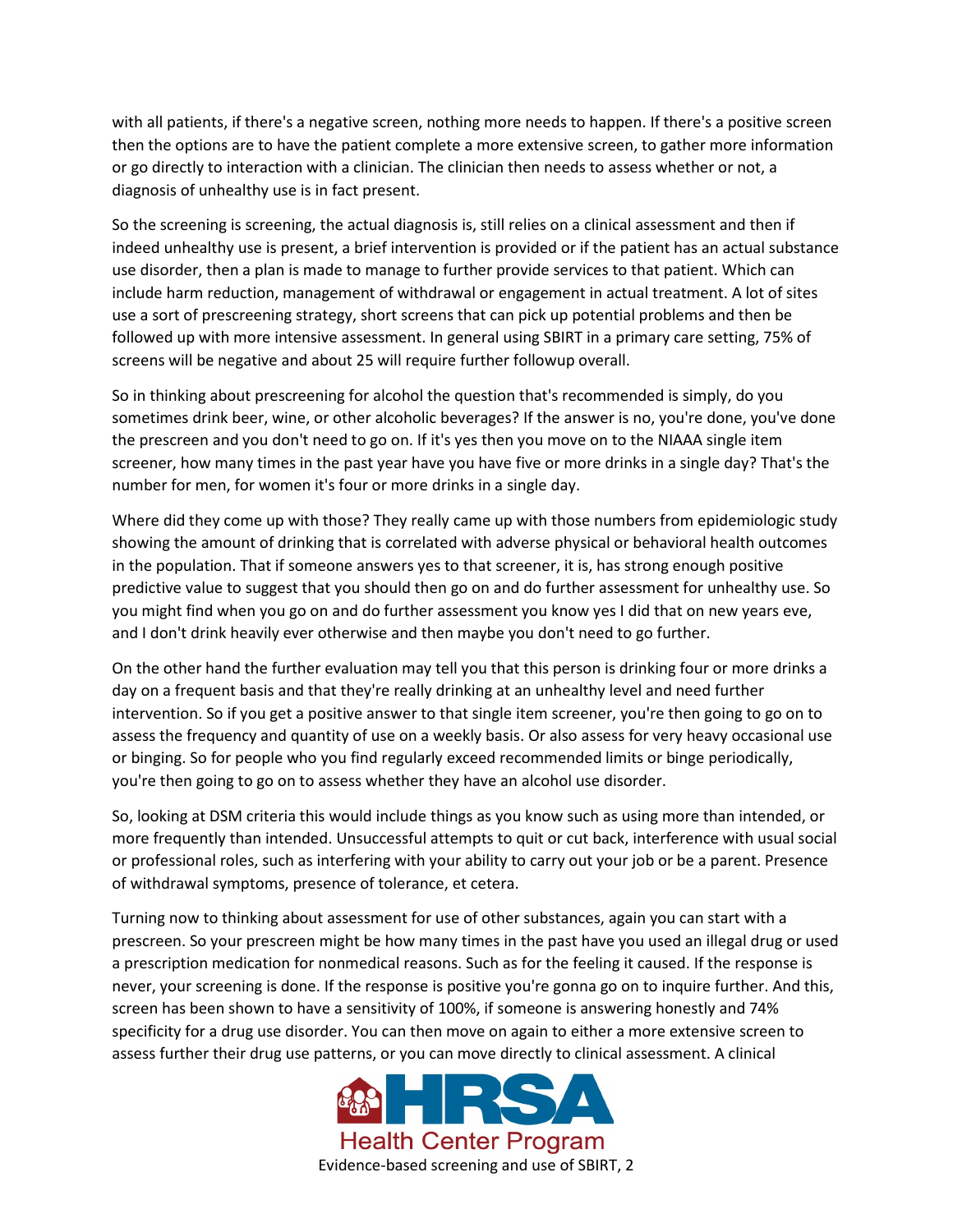interview to assess their use. So in terms of key points for screening, it's recommended that we screen everyone. Everyone whose seen in a primary care setting is obviously at risk for unhealthy use of alcohol or other substances, and universal screening can pick up a lot of folks who you may not have developed any level of clinical concern about.

It's recommended to use a validated tool and if possible incorporate this screening into other health screening in order to reduce the stigma. It is important to explore each substance if you get a positive prescreen to do a pretty careful cataloging of what substances these patients are using since as we all know, co-occurring substance use disorders are common and then to follow up positive screens with formal assessment for substance use disorder. And as always motivational interviewing skills are our friend because this is the main way, that you're going to follow up on a positive screen, is using motivational interviewing skills.

To encourage the patient to talk with you about the problem and then to explore the patient's interest in, or motivation to make a change, if they have unhealthy behaviors. So, I think I've already covered this, down at the bottom of this slide, one thing that can be useful that we've talked about before in some of our case discussions is the use of the readiness ruler. So if you are detecting that the patient that has use that exceeds recommended guidelines, you can use that readiness ruler to assess how prepared they are to really make a change and so after you've engaged in dialogue with them and used some of your motivational interviewing techniques to evoke motivation and promote change talk. You can then say, thinking about how ready you are to make a change in your alcohol use on a scale of 1-10? Can you tell me where you fall on that scale, you know maybe the patient says I'm on a, I'm at a level of six in terms of my readiness to change and then a followup question might be, tell me about why you're at a six and not at a two in terms of your readiness to change. Because again that evokes the patient telling you about reasons why they're actually ready to make a change now, when you're asking them to compare it with a lower level of readiness.

So, let's talk a little bit about what to do if the patient expresses really very limited desire to make a change or is frankly not super excited about the whole conversation. One strategy to use is kind of asking them to think more broadly about the situation, asking them to think down the line about whether they have concerns in the long run, about the impact of their drinking. Or if they can imagine with you what might, negative consequences might happen if they continued to use at this level or more. Another strategy with motivational interviewing is to really promote change talk, to sort of engage the patient in talking about why they might wanna make a change.

So let's say that we're talking with a patient whose drinking more than is considered healthy, it's ideal if you can identify some particular conditions that are tied to that. Let's say this is a patient that is seeing you for hypertension and you learn through the screening that they're drinking more than is recommended. You might be talking with them about the link between hypertension and drinking more than is recommended and then you can try to promote some change talk around that. So, what might be a way that you would, that you might do that? Use motivational techniques, motivational interviewing techniques to actually query the patient in a way to get them talking, in a way that evokes change talk, any thoughts about that? Go ahead Laurel.

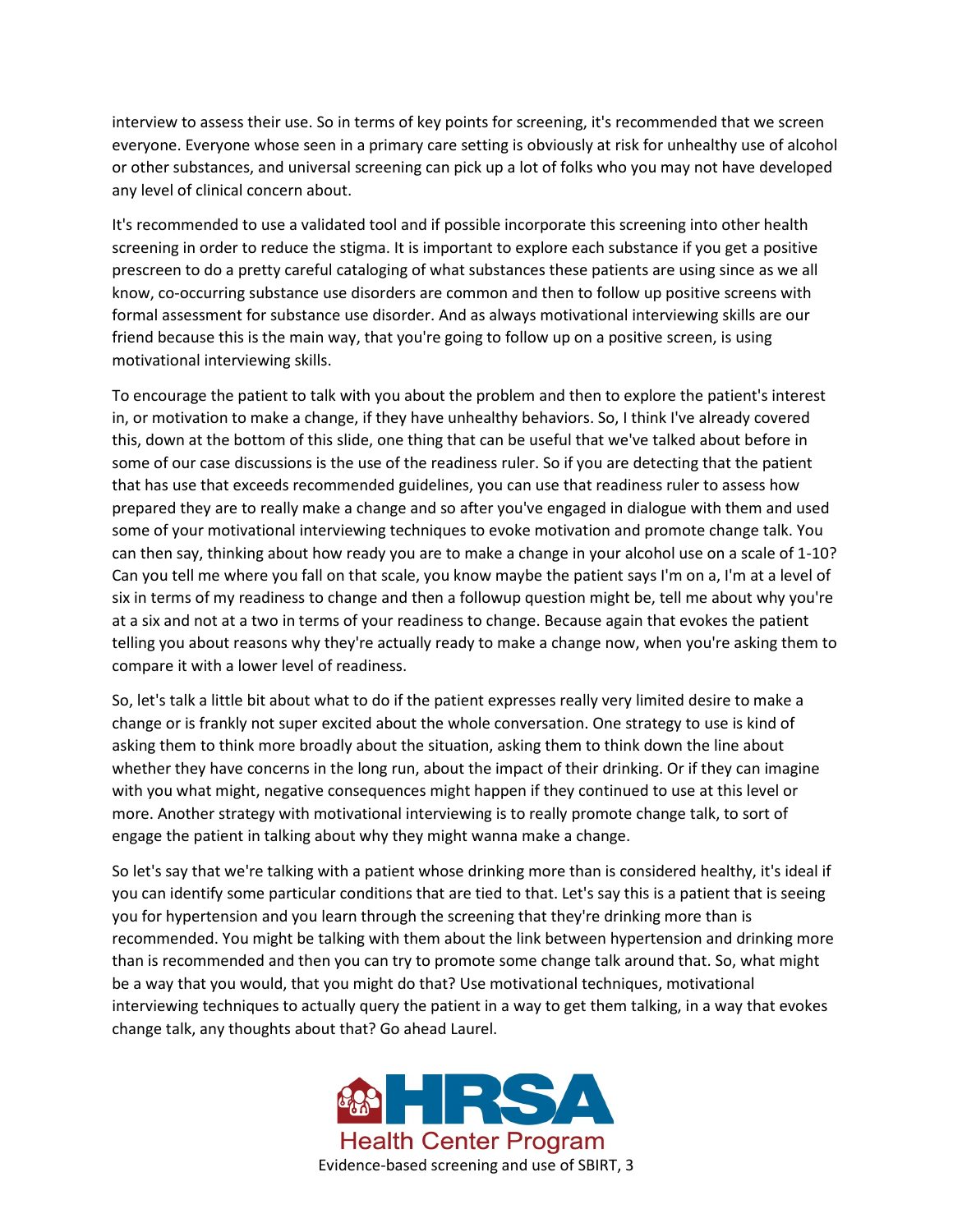LAUREL: I think you have to figure out, what is most important to them. Like for some of my patients, it's getting off of medication and so it's you know trying to figure out what it is that they want to, what would be most meaningful to them and then work from that perspective well if we change this, maybe we could decrease this or get you off this or do something from that perspective, and that's what I try, that's how I try to work thing you know maybe we can you know that, I don't know.

MIRIAM: Uh huh, yeah, I like that. Anybody else want to add to that? Or have an additional suggestion or thought? Sherry you're muted if you're trying to talk to us, I'm not sure if you are.

SHERRY: I am, I always forget to do it on the screen. You know be it a lot of times people have motivation during pregnancy that they don't have themselves outside of pregnancy, so when it comes to you know alcohol, drug use and you know actually cigarette use as well you know the idea is that it's, the window which we'll have some motivation they don't have normally so you just kind of talk about, benefits the baby but also the benefits to them long term as well. Because they have a window where they are actually motivated to make change for the baby where they may not feel motivated normally.

MIRIAM: Great, yeah that's terrific, any thoughts about how you would promote change talk in talking with a patient whose pregnant and drinking, you know more than you think is appropriate? Which is probably much at all.

SHERRY: Well I think that we often will talk about you know what can you do in general, for healthy pregnancy and healthy baby you may start off with generalized things, like you know diet and vitamins. And then narrow in on specific things like, you know the alcohol and how its associated with fetal alcohol syndrome, and what that means and the opiod situation with neonatal abstinence syndrome. And how you know, what you know, and there, and kind of their motivation towards trying to make this baby as healthy as possible, and so a lot of times we'll start off like, just talking about general health and then also then more specifically you know, the issues which are involved.

MIRIAM: So, it sounds like maybe asking something like what are thing that you could do to have the best possible outcomes for your baby? Or the healthiest pregnancy possible. And then prompting around alcohol if she doesn't go there, or around cigarette smoking, is that right?

SHERRY: Right, exactly.

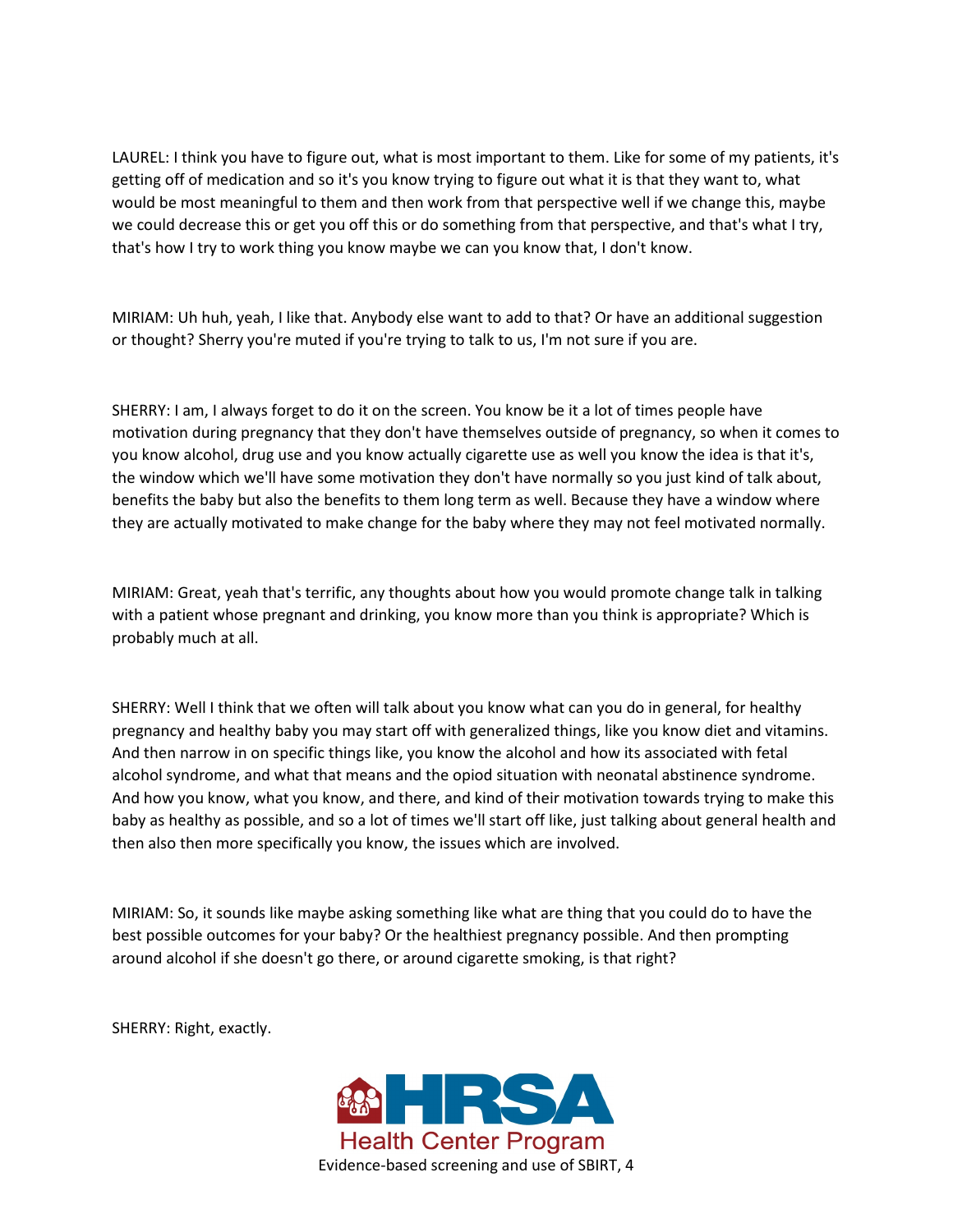MIRIAM: Good.

SHERRY: What are the concerns of the pregnancy?

MIRIAM: Yeah, great. Other people want to chime in?

WOMAN: A lot of times one way we'll talk about it with patients is we'll have patients that are engaged in psychiatric medication management and they're also using alcohol and we identify that discrepancy and kind of work in that ambivalence and talk with them about you know, it sounds like you're using alcohol in a manner to try and manage your symptoms of anxiety, depression, trauma, et cetera, and with that you know it's really hit or miss in terms of how you're able to manage your symptoms with that. Your medications however are designed and being prescribed in order to successfully medicate those things for you. So help me understand, how the alcohol use is at this point outweighing the benefit of maybe trying out some of these prescribed medications that in the past have worked really well for you.

MIRIAM: Okay Angela, or Adam do either of you wanna chime in with any thoughts? Suggestions?

ADAM: I like the suggestions so far, Angie anything to add?

ANGELA: Yeah I mean, I would ditto everything everyone said, I, for me one of the most important things is pulling from the patient's narrative. Sometimes if I find myself where a lot of sustain talk is happening I might try to pull up a chair where they are next to them, and ask them to share with me like some of the positives before we move into some of the, their concerns about the future. And after, sometimes after you do that, pull up a chair next to them where they are and why they want to continue before you move into some of the reasons to stop it brings out some more of that narrative so you can hang on to that change talk from their narrative.

WOMAN: I love the suggestion of physically pulling up a chair next to them and sitting next to them literally as well as figuratively, that's great.

MIRIAM: Great, maybe one last comment? Mariah were you trying to unmute?

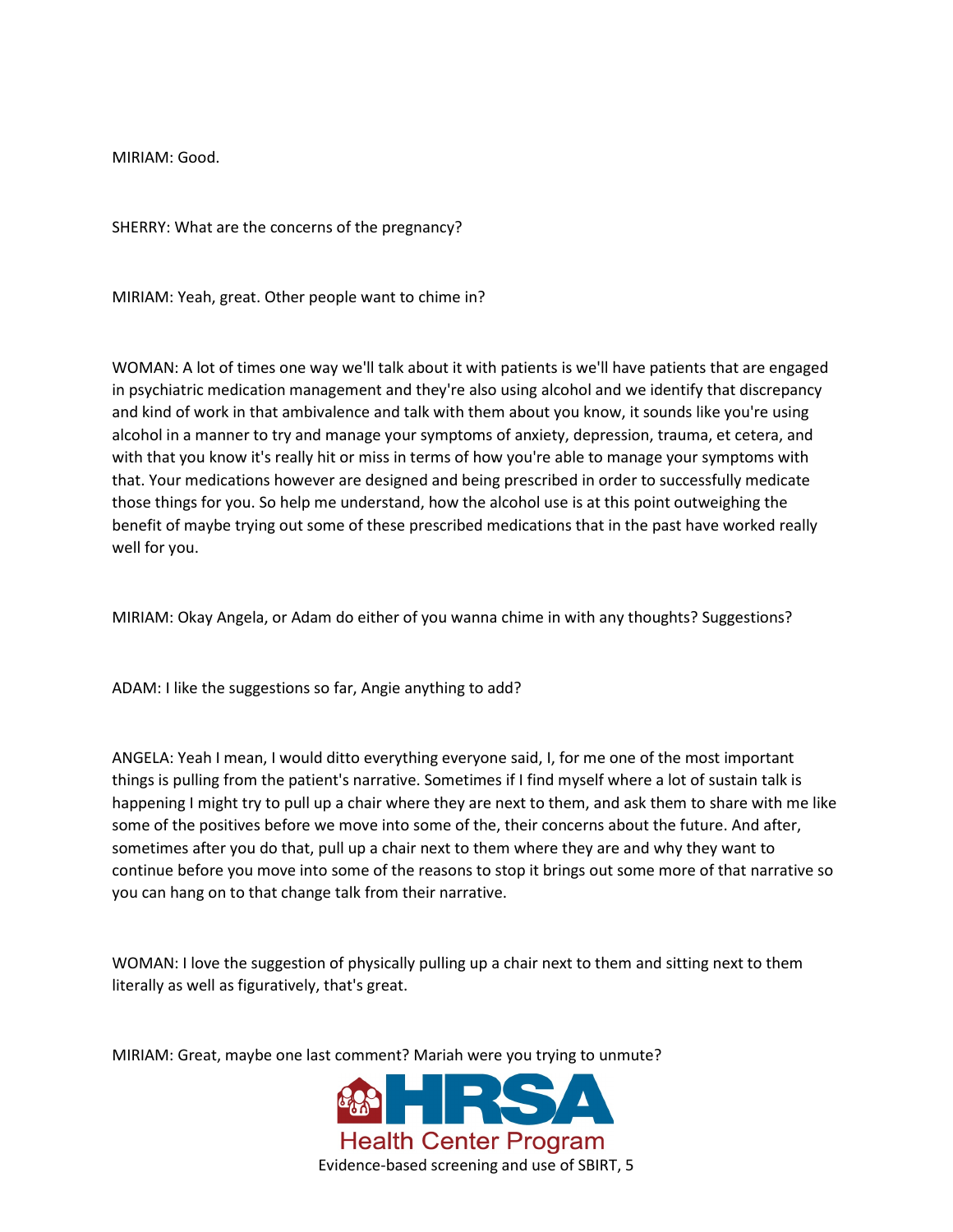MARIAH: Yeah, I just thought I would put in there how important it is to quantify what they're doing, 'cause then of course you know people sometimes surprise us and make a lot of progress. So it's good to know either way if the use is more frequent less frequent, or increasing, decreasing.

WOMAN: Great, I do I like that.

MARIAH: I think is a really important element of the history.

WOMAN: Ah ha, yeah because if someone comes back and you ask, you know are they drinking more or less it really is helpful if you have quantified how much they were drinking before and how much they're drinking now, so that you have another kind of a marker, that's excellent.

MIRIAM: Okay, so we're all familiar I think with this concept of rolling with resistance I think this term is not so much being used in teaching motivational interviewing now but it still can be a helpful way of framing it to ourselves. The you know, when someone isn't in tune with making a change it can be very tempting to go into our lecturing and explaining mode and it's pretty clear that that's not likely to result in the patient suddenly seeing the light and agreeing to do what we think they should do. It's much more likely to create resentment, resistance, them telling us the reasons why we're wrong and their approach is right.

So this can be a good opportunity to ally with the patient to reflect what you're hearing them say, about why this is important to them and in particular to make it clear that you recognize that it is their choice, that nothing you can say or do is going to make them change their behavior, they have to decide what is best for them and what choice they wanna go with. Yeah these are things, just some additional pointers in using motivational interviewing techniques when you detect some readiness, some hint that the patient is thinking about making a change. Opening things up and having an attitude of curiosity, you know questions such as if you were going to be completely successful making the changes you're talking about how would things be different for you? Just allowing the patient an opportunity to really use their imagination and expand on what the impact of that would be in their life.

If you get to the point where the patient is actually ready to move into the action stage, it can be helpful to work with them around a very specific and particular plan, such as the patient says, I think I'll try going to an AA meeting. Then maybe working with them on okay, you know what meeting, what date, where can I help you to find a specific meeting that you're going to attend and problem solving with them around if they don't have a ride, you know how can you help make it really feasible to do what they're talking about doing. If someone says you know I'm prepared to go to counseling, jumping on that